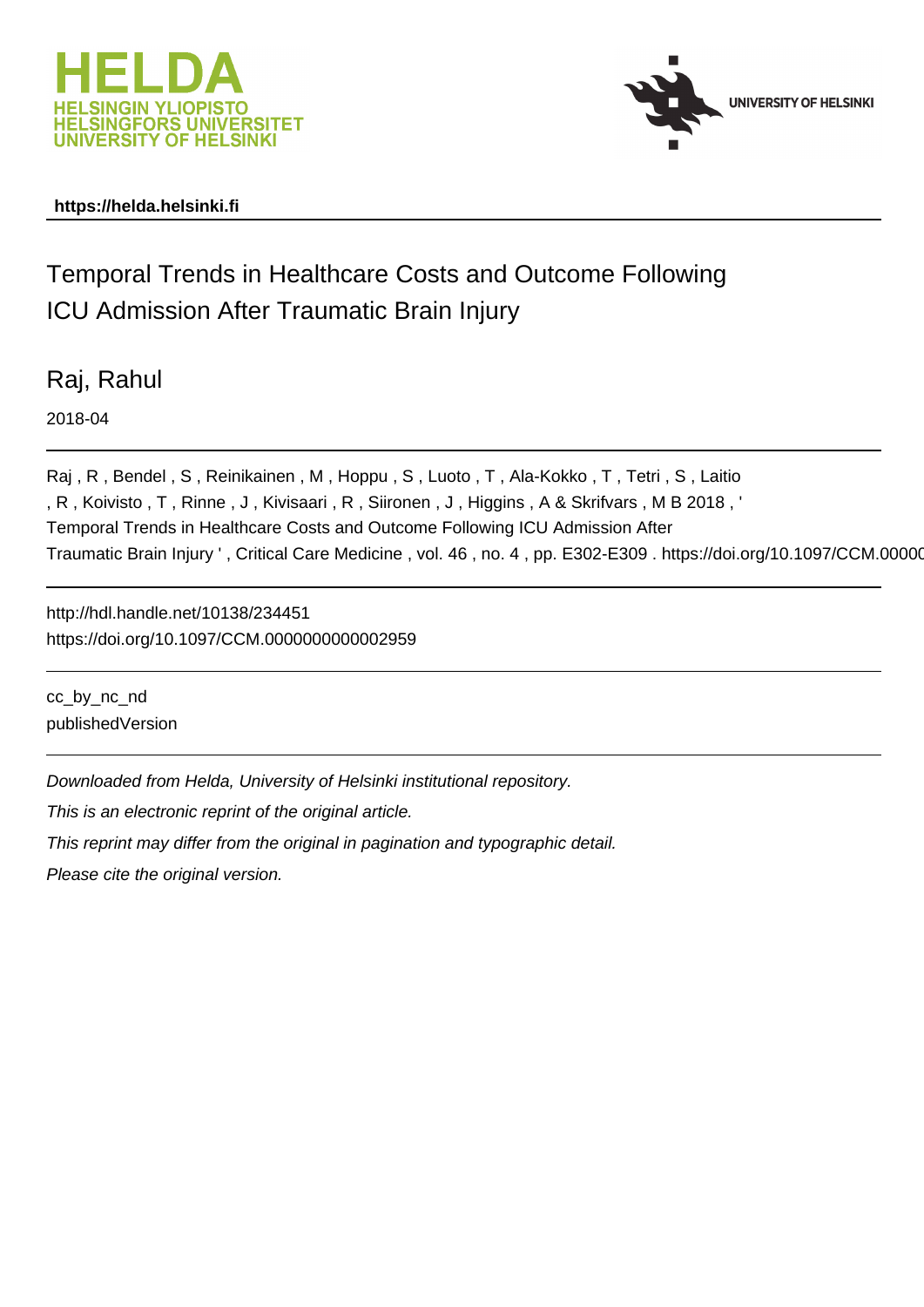## **OPEN**

# Temporal Trends in Healthcare Costs and Outcome Following ICU Admission After Traumatic Brain Injury

Rahul Raj, MD, PhD<sup>1</sup>; Stepani Bendel, MD, PhD<sup>2</sup>; Matti Reinikainen, MD, PhD<sup>3</sup>; Sanna Hoppu, MD, PhD<sup>4</sup>; Teemu Luoto, MD, PhD<sup>5</sup>; Tero Ala-Kokko, MD, PhD<sup>6</sup>; Sami Tetri, MD, PhD<sup>7</sup>; Ruut Laitio, MD, PhD<sup>8</sup>; Timo Koivisto, MD, PhD<sup>9</sup>; Jaakko Rinne, MD, PhD<sup>10</sup>; Riku Kivisaari, MD, PhD<sup>1</sup>; Jari Siironen, MD, PhD<sup>1</sup>; Alisa Higgins, MPH<sup>11</sup>; Markus B. Skrifvars, MD, PhD<sup>11,12</sup>

- 1Department of Neurosurgery, Helsinki University Hospital and University of Helsinki, Helsinki, Finland.
- 2Department of Intensive Care, Kuopio University Hospital & University of Eastern Finland, Kuopio, Finland.
- 3Department of Intensive Care, North Karelia Central Hospital, Joensuu, Finland.
- 4Department of Intensive Care, Tampere University Hospital & University of Tampere, Tampere, Finland.
- 5Department of Neurosurgery, Tampere University Hospital & University of Tampere, Tampere, Finland.
- 6Department of Intensive Care, Oulu University Hospital & University of Oulu, Oulu, Finland.
- 7Department of Neurosurgery, Oulu University Hospital & University of Oulu, Oulu, Finland.
- 8Department of Intensive Care, Turku University Hospital & University of Turku, Turku, Finland.
- 9Department of Neurosurgery, Kuopio University Hospital & University of Eastern Finland, Kuopio, Finland.
- 10Department of Neurosurgery, Turku University Hospital & University of Turku, Turku, Finland.
- 11Australian and New Zealand Intensive Care Research Centre, School of Public Health and Preventive Medicine, Monash University, Melbourne, Australia.
- <sup>12</sup>Department of Intensive Care, Helsinki University Hospital & University of Helsinki, Helsinki, Finland.

Supplemental digital content is available for this article. Direct URL citations appear in the printed text and are provided in the HTML and PDF versions of this article on the journal's website ([http://journals.lww.com/](http://journals.lww.com/ccmjournal) [ccmjournal](http://journals.lww.com/ccmjournal)).

Supported by grants from Helsinki University (three-year project grant: H3702 73702705) and Helsinki University Hospital (state funding: VTR-TYH2014221). Dr. Raj received personal research grants from Svenska Kulturfonden (Grant 17/2921), Medicinska Understödsföreningen Liv and Hälsa, Finska Läkaresällskapet, Maud Kuistilan Säätiö, Eemil Aaltosen Säätiö, Ella and Georg Ehrnroothin Säätiö, Suomalais-Norjalainen

Copyright © 2018 The Author(s). Published by Wolters Kluwer Health, Inc. on behalf of the Society of Critical Care Medicine and Wolters Kluwer Health, Inc. This is an open-access article distributed under the terms of the [Creative Commons Attribution-Non Commercial-No Derivatives Li](http://creativecommons.org/licenses/by-nc-nd/4.0/)[cense 4.0 \(CCBY-NC-ND\)](http://creativecommons.org/licenses/by-nc-nd/4.0/), where it is permissible to download and share the work provided it is properly cited. The work cannot be changed in any way or used commercially without permission from the journal.

Lääketieteen Säätiö, Suomen Lääketieteen Säätiö, and Maire Taposen Säätiö. The funders had no role in the study design, data collection and analysis, decision to publish, or preparation of the article.

Dr. Laitio received funding from Consultancy for Valvira, Finland (National Supervisory Authority for Welfare and Health). Dr. Skrifvars' institution received funding from Finska Läkaresällskapet, and he received funding from Svenska Kulturfonden. The remaining authors have disclosed that they do not have any potential conflicts of interest.

For information regarding this article, E-mail: [rahul.raj@hus.fi;](mailto:rahul.raj@hus.fi) [rahul.raj@](mailto:rahul.raj@helsinki.fi) [helsinki.fi](mailto:rahul.raj@helsinki.fi)

**Objective:** To assess temporal trends in 1-year healthcare costs and outcome of intensive care for traumatic brain injury in Finland. **Design:** Retrospective observational cohort study.

**Setting:** Multicenter study including four tertiary ICUs.

**Patients:** Three thousand fifty-one adult patients  $( \geq 18 \text{ yr})$  with significant traumatic brain injury treated in a tertiary ICU during 2003–2013.

#### Intervention: None.

**Measurements and Main Results: Total 1-year healthcare costs** included the index hospitalization costs, rehabilitation unit costs, and social security reimbursements. All costs are reported as 2013 U.S. dollars (\$). Outcomes were 1-year mortality and permanent disability. Multivariate regression models, adjusting for casemix, were used to assess temporal trends in costs and outcome in predefined Glasgow Coma Scale (3–8, 9–12, and 13–15) and age (18–40, 41–64, and  $\geq$  65 yr) subgroups. Overall 1-year survival was 76% ( $n = 2,304$ ), and of 1-year survivors, 37% ( $n =$ 850) were permanently disabled. Mean unadjusted 1-year healthcare cost was \$39,809 (95% CI, \$38,144–\$41,473) per patient. Adjusted healthcare costs decreased only in the Glasgow Coma Scale 13–15 and 65 years and older subgroups, due to lower rehabilitation costs. Adjusted 1-year mortality did not change in any subgroup ( $p < 0.05$  for all subgroups). Adjusted risk of permanent disability decreased significantly in all subgroups ( $p < 0.05$ ). **Conclusion:** During the last decade, healthcare costs of ICU-**DOI: 10.1097/CCM.0000000000002959 admitted traumatic brain injury patients have remained largely the**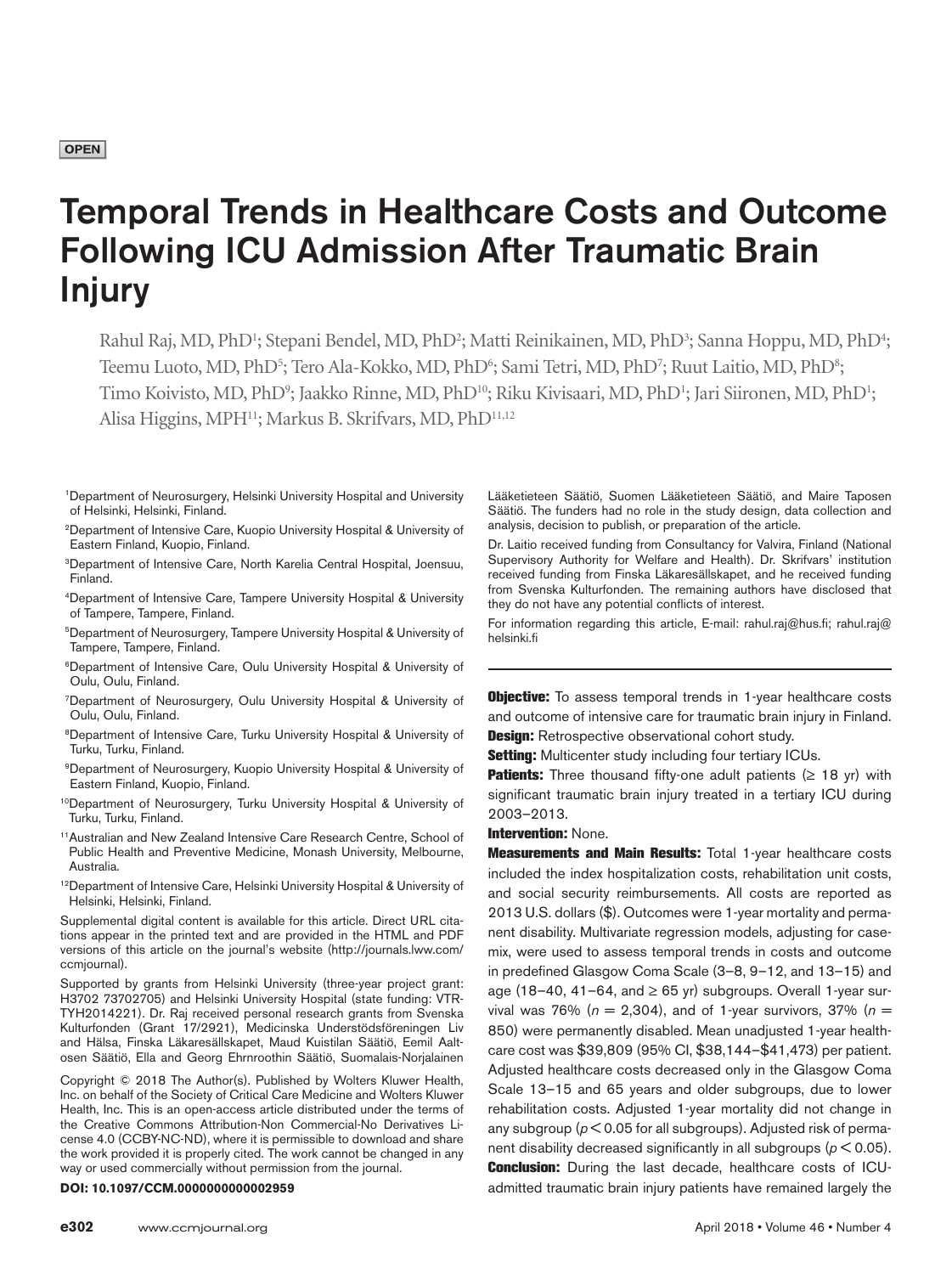same in Finland. No change in mortality was noted, but the risk for permanent disability decreased significantly. Thus, our results suggest that cost-effectiveness of traumatic brain injury care has improved during the past decade in Finland. (*Crit Care Med* 2018; 46:e302–e309)

Key Words: cost-effectiveness; intensive care unit; outcome; traumatic brain injury; treatment cost; treatment intensity

Traumatic brain injury (TBI) is a globally growing problem (1, 2). In Europe and the United States, the increasing occurence of elderly people falling is changing the epidemiology of TBI, and the rising age of patients treated in ICUs has drastically increased the demand for ICU beds (3–6).

Intensive care treatment is expensive, comprising 4% of the national healthcare expenditures and 0.5% of the national gross domestic product in the United States alone (5). Yet, extensive cost-analysis data for ICU-treated TBI patients is virtually nonexistent. In Finland, all specialized tertiary care of TBI patients (including neurosurgical and neurointensive care) has for several decades been centralized to five publically funded university hospitals (7). Further, the same Social Insurance Institute (SII) covers all Finnish citizens, allowing for a unique opportunity to comprehensively assess the economic burden of TBI.

Our primary aim was to evaluate temporal trends in 1-year healthcare costs and outcome of intensive care for patients with TBI from 2003 to 2013 treated in tertiary Finnish ICUs. As secondary aims, we aimed to assess temporal changes in treatment intensity and to assess cost-effectiveness in some clinically relevant predefined subgroups. We hypothesized that healthcare costs and treatment intensity have increased without any change in patient outcome.

# **METHODS**

The ethics committee of the Operative Division of Helsinki University Hospital, the Finnish National Institute for Health and Welfare, Statistics Finland, the Social Insurance Institution, the Office of the Data Protection Ombudsman, and all the participating university hospitals' ethics committees approved this study.

#### **Study Design and Population**

We performed a multicenter retrospective observational study using data that were prospectively collected from the Finnish Intensive Care Consortium (FICC) database. The FICC database is a nationwide prospectively data collecting database including all ICU-treated patients from the majority of all ICUs in Finland (7–9). In Finland, all specialized tertiary intensive care of TBI patients is centralized to five tertiary ICUs. Four of these ICUs participate in the FICC. From these four tertiary ICUs, we included all adult TBI patients (age  $\geq 18$ ) yr) admitted from January 1, 2003 to December 31, 2013 (readmissions excluded). **Figure 1** shows a flow chart of included and excluded patients.



Adult persons with TBI entered into the

Figure 1. Flow chart showing the inclusion and exclusion process. FICC = Finnish Intensive Care Consortium, GCS = Glasgow Coma Scale, TBI = traumatic brain injury, TISS-76 = Therapeutic Intervention Scoring System 76.

# **Outcome Variables**

We used 1-year mortality as the primary outcome of interest. Data on the date of death were obtained through the Finnish population register (available for all patients) and the archive of death certificates. As a secondary outcome of interest, we used a surrogate variable of permanent disability, defined as if the patient was granted a permanent disability allowance or disability pension by the SII. The SII is a Finnish government agency funded by tax money, insurance payments, and municipalities that provide all social security payments in Finland. The SII mandates one to be unable to independently carry out daily activities (e.g., selfhygiene, basic housekeeping, take care of things outside the home) or to be unable to return to work, for a minimum of 1 consecutive year (following the injury), in order to grant a permanent disability allowance or disability pension. Thus, we defined all patients who were granted permanent disability allowance or permanent disability pension from the SII (by September 30, 2016) as being permanently disabled. The SII's criteria for granting permanent disability allowances did not change during the study period. We also investigated hospital mortality, which we retrieved directly from the FICC database. The Therapeutic Intervention Scoring System (TISS) 76 was used as a marker of ICU treatment intensity. The TISS-76 includes a set of 76 selected therapies used in intensive care and was developed to quantify the intensity of care required by critically ill patients (10, 11). The TISS-76 variables are entered to the FICC database, as part of standard clinical practice.

#### **Cost Data**

We obtained all direct costs for the first year following TBI, including index hospitalization costs, rehabilitation hospital costs, and social security costs. We obtained direct cost data regarding the patients' index hospitalization directly from the university hospitals' invoicing departments (referred to as "university hospital costs"). These include costs for the whole treatment period, including all the incurred expenses (e.g., personnel costs, surgery, ICU stay, laboratory costs, radiologic costs, and ward stay). We found the rehabilitation unit costs (referred to as "rehabilitation unit costs") by calculating the length of stay in the rehabilitation unit multiplied by the average price of 1 ward day in the designated level of care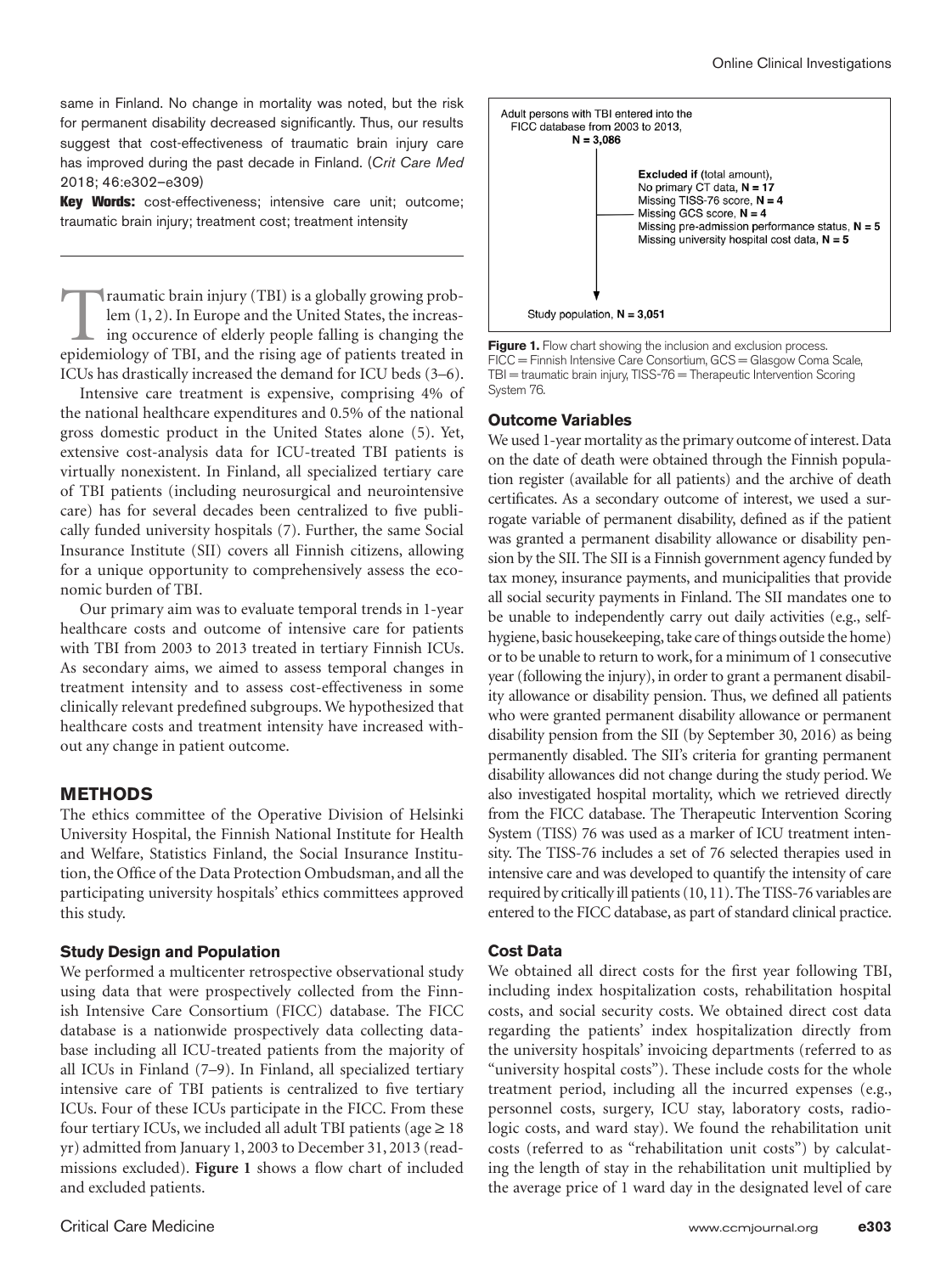unit according to the report from the Finnish National Institute for Health and Welfare (12). We obtained social security costs, including disability allowances, sickness allowances, private physician and physiotherapist expenses, prescription drug expenses, and medical travel costs directly from the SII (referred to as "social security costs"). We included all reimbursements granted for a period of up to 1 year after the TBI. The total 1-year healthcare cost was calculated as the sum of the university hospital costs, rehabilitation unit costs, and social security costs.

To evaluate cost-effectiveness, we calculated the effective cost per survivor (ECPS) and effective cost per independent survivor (ECPIS), which is defined as the cost for all patients divided by the number of (independent) survivors (13). The ECPS and ECPIS were calculated for all patients and for the predefined subgroups (see "subgroup analyses").

We adjusted all costs according to the consumer price index (CPI) in Finland to 2013 Euros (14). The CPI-adjusted costs were calculated as follows:

 $CPI$  *adjusted cost* =  $Cost * \frac{CPI \, in \, 2013}{Admission \, year \, CPI}$ 

All CPI-adjusted costs were then converted to 2013 U.S. dollars (USD) using the Purchasing Power Parities (PPP) (2013 PPP [Finnish national currency unit in 2013/USD in  $2013$ ] = 0.905) (15).

# **Statistical Methods**

We used SPSS Statistics 24.0 for mac OS (IBM Corp, Armonk, NY) and Stata Statistical Software for mac OS (StataCorp LP, College Station, TX) for the statistical analyses.

To adjust for case-mix over the years, we created a severity of illness model that included age, gender, Glasgow Coma Scale (GCS) score, chronic comorbidity, World Health Organization/ Eastern Cooperative Oncology Group classification, Marshall CT classification, and Simplified Acute Physiology Score (SAPS) II total score (excluding age, GCS score, and chronic comorbidity). The GCS score is defined as the worst measured GCS score during the first ICU day in accordance to the Acute Physiology and Chronic Health Evaluation II definition (16). The last reliable GCS was used for intubated and/or sedated patients (7). The area under receiver operator curve (AUC) was 0.86 (95% CI, 0.85–0.87) for 1-year mortality prediction, indicating excellent discriminative power, and 0.67 (95% CI, 0.66–0.69) for permanent disability prediction, indicating satisfactory discriminative power. Temporal trends in costs and treatment intensity were evaluated using linear regression and temporal trends in 1-year mortality and permanent disability were evaluated using logistic regression, all models adjusting for the severity of illness model and using year of admission as a continuous variable (8).

Adjusted rates of 1-year mortality and permanent disability were reported as odds ratios, risk-adjusted mortality (RAMR), and risk-adjusted disability (RADR) rates. The RAMR and RADR were calculated as the ratio between the observed and predicted outcome multiplied by the overall outcome rate in

the specific patient group. The RAMR and RADR represented the estimated outcome rate if the patient case-mix was constant for each year (8).

The study was done in accordance with the Strengthening the Reporting of Observational studies in Epidemiology guidelines (**Supplemental Methods 1**, Supplemental Digital Content 1, [http://links.lww.com/CCM/D196\)](http://links.lww.com/CCM/D196).

# **Subgroup Analyses**

We divided the patients into predefined clinically relevant subgroups according to GCS score and age. The GCS subgroups were 3–8 (severe TBI), 9–12 (moderate TBI), and 13–15 (mild TBI). The age subgroups were 18–40 years (young), 41–64 years (middle-aged), and 65 years and older (old). The ECPS and ECPIS were calculated separately in all six subgroups.

# **RESULTS**

The study population consisted of 3,051 patients (Fig. 1). The baseline characteristics are presented in **Table 1**. Forty-seven percentage were classified as severe TBI (GCS, 3–8), 20% as moderate TBI (GCS, 9–12), and 33% as mild TBI (GCS, 13–15). Twenty-four percentage were classified as young, 47% as middle-aged, and 29% as old. Patients with mild TBI were somewhat younger than patients with moderate or severe TBI (**Supplemental Table 1**, Supplemental Digital Content 2, [http://links.](http://links.lww.com/CCM/D197) [lww.com/CCM/D197\)](http://links.lww.com/CCM/D197).

The number of ICU-admitted TBI patients increased from 151 in 2003 to 326 in 2013. In comparison to all ICU admissions during 2003–2013, the relative proportion of TBI admissions increased from approximately 1% per year to approximately 2% per year (**Supplemental Table 2**, Supplemental Digital Content 3, [http://links.lww.com/CCM/](http://links.lww.com/CCM/D198) [D198\)](http://links.lww.com/CCM/D198). The major change was a higher proportion of less severely injured TBIs (higher GCS, lower SAPS II). There were no changes in restriction of withdrawal of intensive care during the study period (range,  $6-11\%$ ;  $p = 461$ ).

Unadjusted hospital mortality was 12% and unadjusted 1-year mortality was 24% (for outcomes in the subgroups, see **Supplemental Table 3**, Supplemental Digital Content 4, [http://](http://links.lww.com/CCM/D199) [links.lww.com/CCM/D199](http://links.lww.com/CCM/D199)). Permanent disability in 1-year survivors was 37%.

# **Temporal Trends in Healthcare Costs**

Mean 1-year healthcare cost per patient was \$39,809 (95% CI, \$38,144–\$41,473). University hospital costs constituted 44%, rehabilitation unit costs were 42%, and social security costs represented 14% of the 1-year healthcare costs (**Supplemental Fig. 1**, Supplemental Digital Content 5, [http://links.lww.com/](http://links.lww.com/CCM/D200) [CCM/D200](http://links.lww.com/CCM/D200); l**egend**, Supplemental Digital Content 8, [http://](http://links.lww.com/CCM/D203) [links.lww.com/CCM/D203](http://links.lww.com/CCM/D203)).

Including all patients, case-mix adjusted 1-year healthcare costs decreased by a mean of \$740 (95% CI, \$1,294–\$187) per year; university hospital costs increased by a mean of \$290 (95% CI, \$28–\$550) per year; rehabilitation unit costs decreased by a mean of \$1,107 (95% CI, \$1,492–\$723) per year; social security costs did not significantly change during the study period.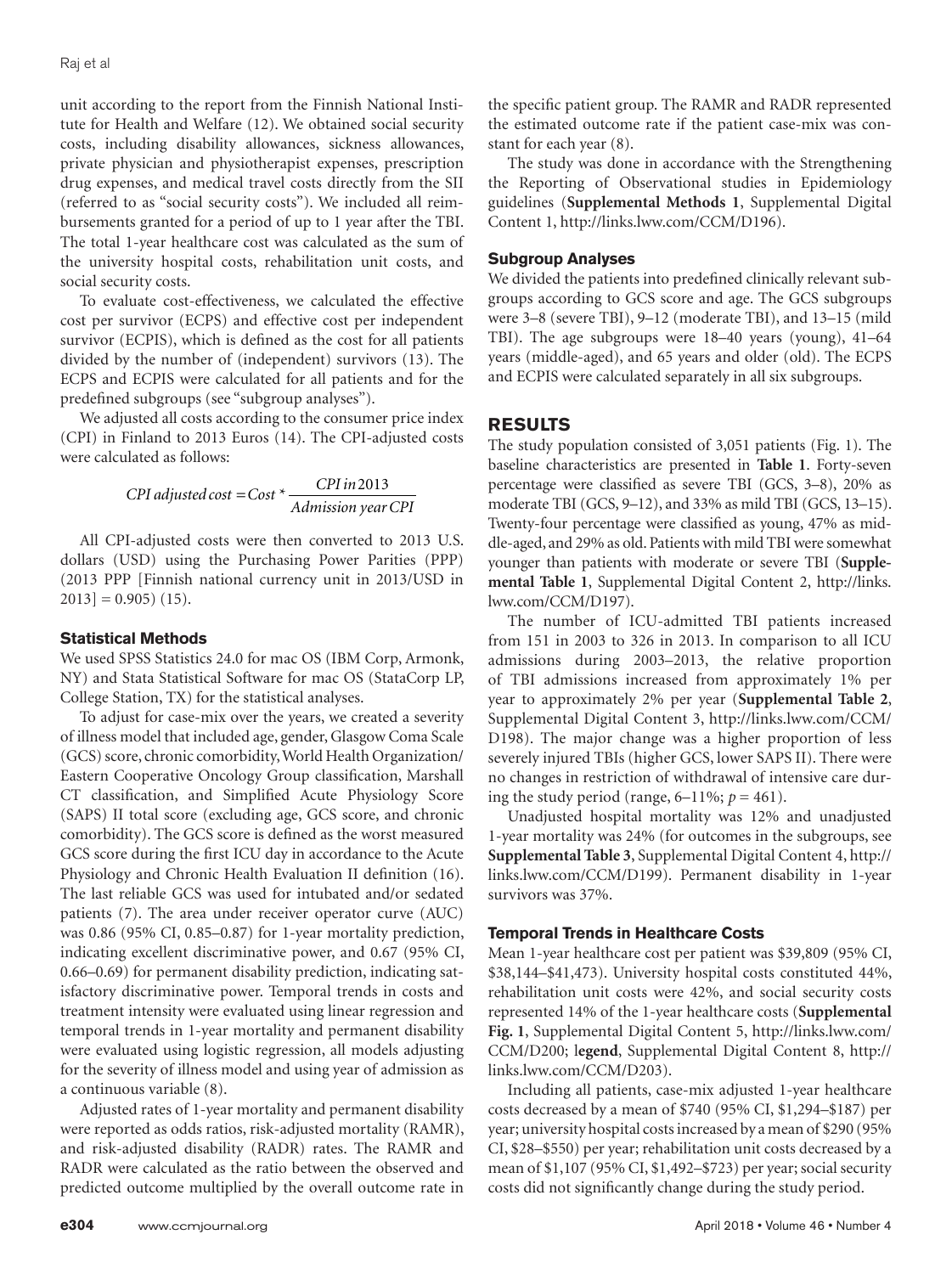# **TABLE 1. Patient Baseline Characteristics**

| Variables                                                                | <b>All Patients</b><br>$(n=3,051)$ |
|--------------------------------------------------------------------------|------------------------------------|
| Age (yr), median (IQR)                                                   | $56(41-67)$                        |
| $18 - 40$ , $n$ (%)                                                      | 741 (24)                           |
| $41 - 64$ , $n$ (%)                                                      | 1,429 (47)                         |
| $\geq 65$ , n $\left(\frac{0}{0}\right)$                                 | 881 (29)                           |
| Glasgow Coma Scale score, median (IQR)                                   | $9(5 - 14)$                        |
| $3-8, n$ (%)                                                             | 1,441 (47)                         |
| $9-12, n$ (%)                                                            | 594 (20)                           |
| $13 - 15$ , $n$ (%)                                                      | 1,016 (33)                         |
| Females, n (%)                                                           | 698 (23)                           |
| Preadmission performance status <sup>a</sup> , $n$ (%)                   |                                    |
| Fit for work or equal                                                    | 1,865 (61)                         |
| Unfit for work, but independent in<br>self-care                          | 954 (31)                           |
| Partially dependent in self-care                                         | 178 (6)                            |
| Totally dependent in self-care                                           | 54 (2)                             |
| Significant chronic comorbidity <sup>b</sup> , $n$ (%)                   | 261 (9)                            |
| Operative admission, n (%)                                               | 1,108 (36)                         |
| Mechanical ventilation, $n$ (%)                                          | 2,039 (67)                         |
| Intracranial pressure monitoring, $n$ (%)                                | 722 (24)                           |
| LOS university neurosurgical ICU (d),<br>median (IQR)                    | $2(1-4)$                           |
| LOS university hospital (d), median (IQR)                                | $6(3-11)$                          |
| Acute Physiology and Chronic Health<br>Evaluation II score, median (IQR) | $19(13-24)$                        |
| Simplified Acute Physiology Score II,<br>median (IQR)                    | $35(24 - 50)$                      |
| Sequential Organ Failure Assessment<br>score <sup>c</sup> , median (IQR) | $6(3-8)$                           |
| Marshall CT classification, n (%)                                        |                                    |
| I                                                                        | 316(10)                            |
| Ш                                                                        | 982 (32)                           |
| $\mathbf{III}$                                                           | 287 (9)                            |
| $\mathsf{IV}$                                                            | 45(2)                              |
| Evacuated mass lesion/nonevacuated<br>mass lesion                        | 1,421 (47)                         |

 $IQR =$  interquartile range,  $LOS =$  length of stay.

<sup>a</sup>A modified World Health Organization/Eastern Cooperative Oncology Group classification system implemented by the Finnish Intensive Care Consortium. <sup>b</sup>Any chronic comorbidity according to Acute Physiology and Chronic Health Evaluation II or Simplified Acute Physiology Score II. c Missing for seven patients.

In subgroup analysis, healthcare costs decreased only in patients with mild TBI and in old TBI patients (**Table 2**). In the mild TBI group, the cost reduction was due to lower

rehabilitation costs (mean annual reduction, \$890). In the old age group, the cost reduction was due to lower rehabilitation costs (mean annual reduction, \$2,154), although university hospital costs increased slightly (mean annual increase, \$658). In patients with severe and moderate TBI, university hospital costs increased (mean annual increase, \$1,056 and \$576, respectively), rehabilitation costs decreased (mean annual decrease, \$1,046 and \$400, respectively), and social security costs increased (mean annual increase, \$210 and \$316, respectively). University hospital costs did not significantly change in the young- and middle-aged subgroups.

The sum of total healthcare costs for all 3,051 patients was \$121.5 million (mean, \$11.0 million/yr) (**Supplemental Fig. 2**, Supplemental Digital Content 6, [http://links.lww.com/CCM/](http://links.lww.com/CCM/D201) [D201;](http://links.lww.com/CCM/D201) legend, Supplemental Digital Content 8, [http://links.](http://links.lww.com/CCM/D203) [lww.com/CCM/D203\)](http://links.lww.com/CCM/D203). In 2003, the sum of all costs was \$7.1 million, and in 2013, the sum increased to \$10.8 million.

# **Temporal Trends in Outcome**

Overall, 1-year RAMR was 25% (95% CI, 18–28%) and did not significantly change during the study period ( $p = 0.14$ ) (Fig. 2). Nor did the 1-year RAMR change in any of the predefined study groups (**Table 3**).

RADR decreased significantly during the study period from 37% (95% CI, 29–45%) in 2003 to 19% (95% CI, 16–25%) in 2013 (Fig. 2). Case-mix adjusted risk for permanent disability decreased in all subgroups (Table 3).

# **Temporal Trends in Treatment Intensity**

Case-mix adjusted treatment intensity decreased significantly during the study period by a mean of 0.21 of the mean daily TISS-76 ( $p < 0.001$ ). Treatment intensity decreased significantly only in the young, middle-aged, and mild TBI subgroups (Table 2). Treatment intensity did not significantly increase in any subgroup.

#### **Cost-Effectiveness**

The overall ECPS was \$52,716, and the overall ECPIS was \$83,533. The ECPS and ECPIS were systematically higher in older patients and in patients with lower GCS scores (**Supplemental Fig. 3**, Supplemental Digital Content 7, [http://links.](http://links.lww.com/CCM/D202) [lww.com/CCM/D202;](http://links.lww.com/CCM/D202) legend, Supplemental Digital Content 8, [http://links.lww.com/CCM/D203\)](http://links.lww.com/CCM/D203). The ECPIS was approximately two times lower among young patients compared with old patients irrespective of GCS. The difference in ECPIS was almost as pronounced between young and old-aged patients as it was between young and middle-aged patients, except for in mild TBIs, where middle-aged patients had a notably better ECPS and ECPIS than old patients.

# **DISCUSSION**

#### **Key Findings**

In this comprehensive cost-effectiveness study, 1-year healthcare costs following ICU admission after significant TBI has remained largely the same in Finland from 2003 to 2013. A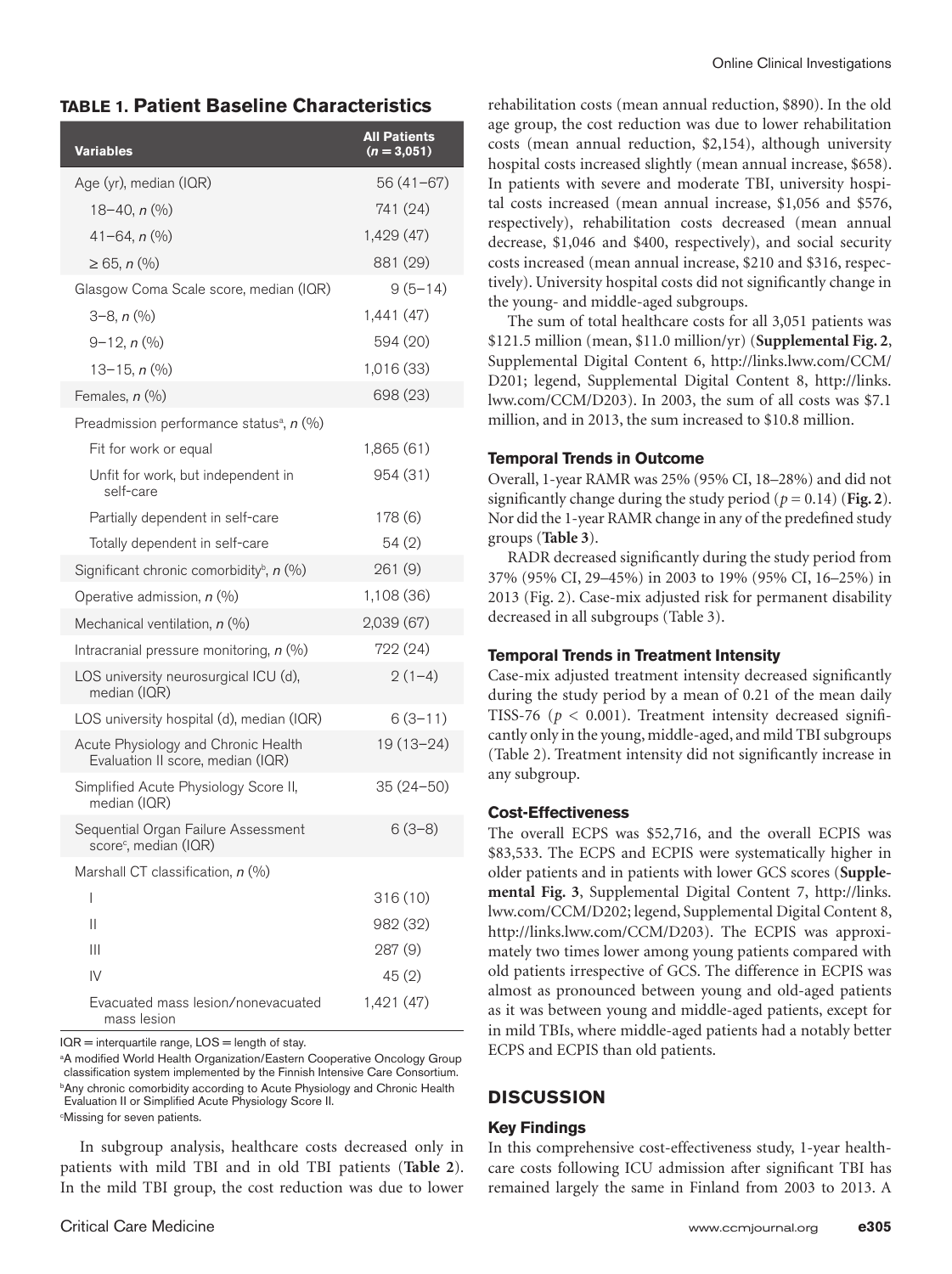# **TABLE 2. Temporal Change in Case-Mix Adjusted Costs**

|                           | <b>Mean Annual Change in Total 1-yr Cost</b> |                      |                  |
|---------------------------|----------------------------------------------|----------------------|------------------|
|                           | <b>Mean Annual Change</b>                    | 95% CI               | $\boldsymbol{p}$ |
| Total healthcare costs    | $-740$                                       | $-1,294$ to $-187$   | 0.009            |
| $GCS$ 3-8                 |                                              |                      |                  |
| Total healthcare costs    | 220                                          | $-690$ to 1,129      | 0.67             |
| University hospital costs | 1,056                                        | 619-1,492            | < 0.001          |
| Rehabilitation costs      | $-1,046$                                     | $-1,681$ to $-411$   | 0.001            |
| Social security costs     | 210                                          | 74-346               | 0.002            |
| GCS 9-12                  |                                              |                      |                  |
| Total healthcare costs    | 491                                          | $-502$ to 1,485      | 0.33             |
| University hospital costs | 576                                          | $60 - 1,091$         | 0.029            |
| Rehabilitation costs      | $-400$                                       | $-1,069$ to 268      | 0.24             |
| Social security costs     | 316                                          | $110 - 522$          | 0.003            |
| GCS 13-15                 |                                              |                      |                  |
| Total healthcare costs    | $-1,119$                                     | $-1,901$ to $-336$   | 0.005            |
| University hospital costs | $-137$                                       | $-455$ to 182        | 0.40             |
| Rehabilitation costs      | $-890$                                       | $-1,484$ to $-295$   | 0.003            |
| Social security costs     | $-92$                                        | $-245$ to 62         | 0.24             |
| Age 18-40 yr              |                                              |                      |                  |
| Total healthcare costs    | $-43$                                        | $-1,310$ to 1,224    | 0.95             |
| University hospital costs | 453                                          | $-233$ to $1,138$    | 0.20             |
| Rehabilitation costs      | $-526$                                       | $-1,212$ to 159      | 0.13             |
| Social security costs     | 30                                           | $-158$ to 219        | 0.75             |
| Age 41-64 yr              |                                              |                      |                  |
| Total healthcare costs    | $-471$                                       | $-1,238$ to 297      | 0.23             |
| University hospital costs | 205                                          | $-154$ to 565        | 0.26             |
| Rehabilitation costs      | $-873$                                       | $-1,392$ to $-355$   | 0.001            |
| Social security costs     | 197                                          | $43 - 351$           | 0.012            |
| $Age \ge 65$ yr           |                                              |                      |                  |
| Total healthcare costs    | $-1,401$                                     | $-2,405$ to $-414$   | 0.006            |
| University hospital costs | 658                                          | $308 - 1,008$        | < 0.001          |
| Rehabilitation costs      | $-2,154$                                     | $-3,028$ to $-1,281$ | < 0.001          |
| Social security costs     | 86                                           | $2 - 171$            | 0.045            |

GCS = Glasgow Coma Scale.

Annual changes in costs and treatment intensity were assessed using linear regression adjusting for a severity of illness model including age, gender, GCS score, significant chronic comorbidity, World Health Organization/Eastern Cooperative Oncology Group classification, Marshall CT classification, Simplified Acute Physiology Score II total score without the age, GCS score, and chronic comorbidity components. Total healthcare costs include university hospital costs, rehabilitation unit costs, and social security costs. Costs are expressed as 2013 U.S. dollars (\$).

reduction in healthcare costs was noted in mild and in older TBI patients, due to lower rehabilitation costs. No reduction in healthcare costs was noted in patients with moderate and severe TBI, although university hospital costs increased in these groups. There was no significant change in adjusted

1-year mortality in any of the subgroups. Yet, adjusted risk for permanent disability decreased in all subgroups, suggesting improved cost-effectiveness of TBI care.

Although university hospital costs increased in some subgroups, it did not affect total healthcare costs, as rehabilitation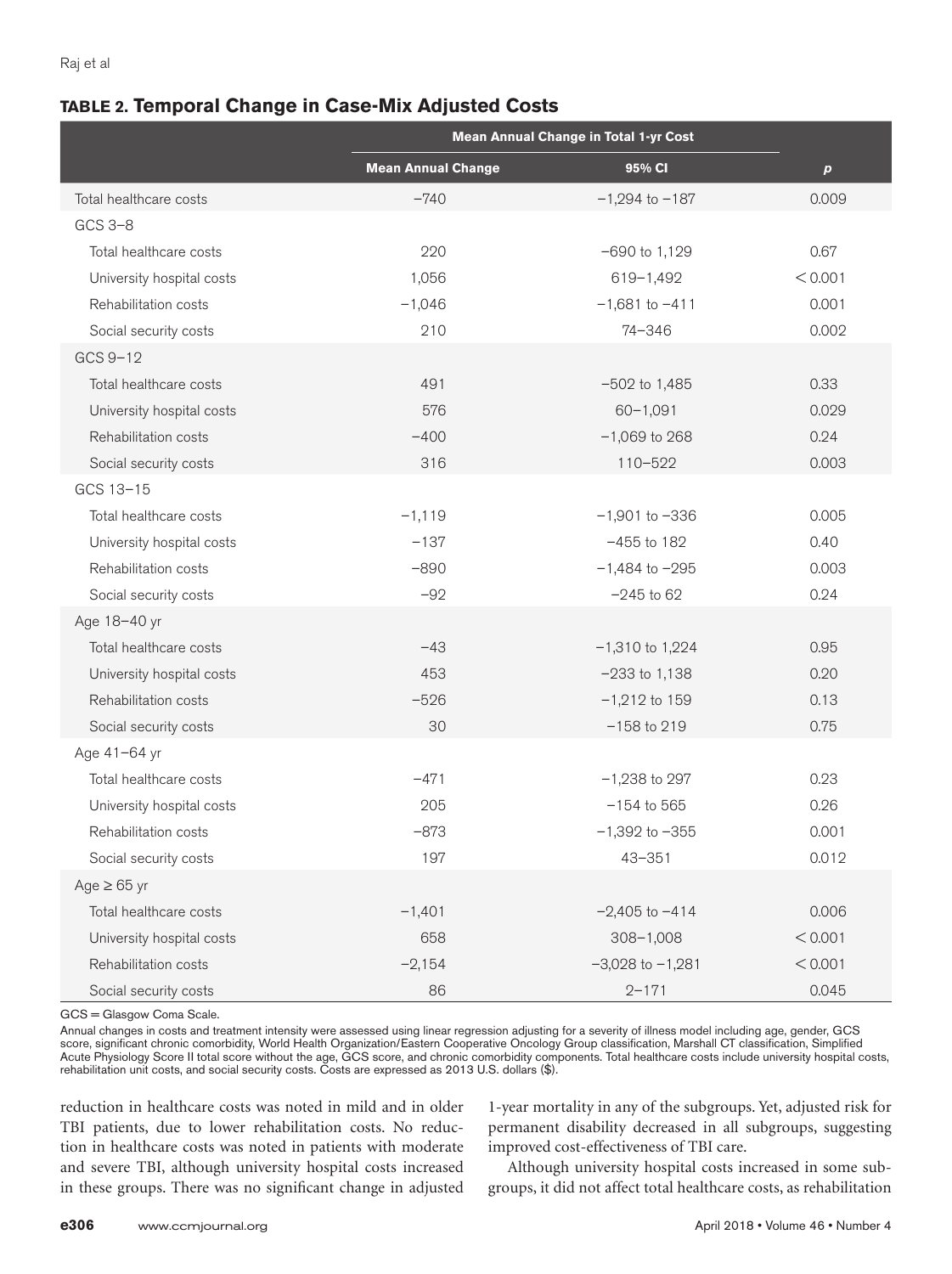

**Figure 2.** Temporal trend in 1-year risk-adjusted mortality rate (RAMR) and risk-adjusted permanent disability rate (RADR). The RAMR represents the estimated 1-year mortality rate if the patient case-mix was identical for each year. RADR represents the estimated disability rate if the patient case-mix was identical for each year. Overall, the 1-year RAMR was 25% (95% CI, 18–28%) and did not significantly change during the study period (*p* = 0.14). Overall, RADR decreased from 37% in 2003 to 19% in 2013. An increasing admission year was significantly associated with a decreased risk for permanent disability (odds ratio, 0.92; 95% CI, 0.90–0.95).

costs decreased accordingly. Rehabilitation costs was calculated as length of stay in the rehabilitation unit times a constant price given by the Finnish National Institute for Health and Welfare (12). Thus, the only possibility of lower rehabilitation costs is shorter rehabilitation times or a transition to lower level of care rehabilitation units, that are associated with lower costs. The reduction in rehabilitation costs did, however, not reflect in worse outcomes as risk of mortality and permanent disability did not increase.

Interestingly, changes in treatment intensity did not correlate with university hospital costs. University hospital costs remained the same in the mild TBI-, young-, and old-subgroups, despite decreased treatment intensity. Conversely, treatment intensity did not change in the severe TBI-, moderate TBI-, and

old-subgroups, although these subgroups' university hospital costs increased. Treatment intensity was measured using the TISS-76 (11). The TISS-76 might, however, be considered a suboptimal instrument to evaluate treatment intensity in TBI patients, as it does not include neurointensive-specific treatment interventions. Using, for example, the therapy intensity level that was specifically designed to measure treatment intensity in TBI patients might have revealed different results (17). Although we cannot verify this, modern monitoring (e.g., brain tissue oxygen, brain tissue lactate and pyruvate, temperature, and electroencephalography) and imaging (e.g., MRI and CT perfusion imaging) have probably increased, leading to increased costs. The benefits on patient outcome and treatment costeffectiveness of implementing such novel modalities should be addressed in future studies.

In Finland, the proportion of patients admitted to tertiary ICUs due to TBI, in comparison with other admission causes, have doubled during the last decade. This appears largely caused by an increasing number of mild TBIs being admitted to ICUs, leading to a less severely injured TBI population in the later years. In

addition, more elderly patients are treated in tertiary ICUs. As a result, the total sum of healthcare costs resulting from tertiary ICU care of TBI have increased significantly. The sum of 1-year healthcare cost for all patients was approximately \$122 millions. Of this, \$54 millions, or 45% of the overall sum, went to independent survivors. Cost-effectiveness was notably better among young TBI patients irrespective of TBI severity. For example, in young patients with severe TBI, this ratio was 53%, but it was only 31% in old severe TBI patients. Thus, most of the resources used do not result in a favorable patient outcome. Given an aging population, this will pose great challenges to the neurosurgical and neurocritical care communities in the future.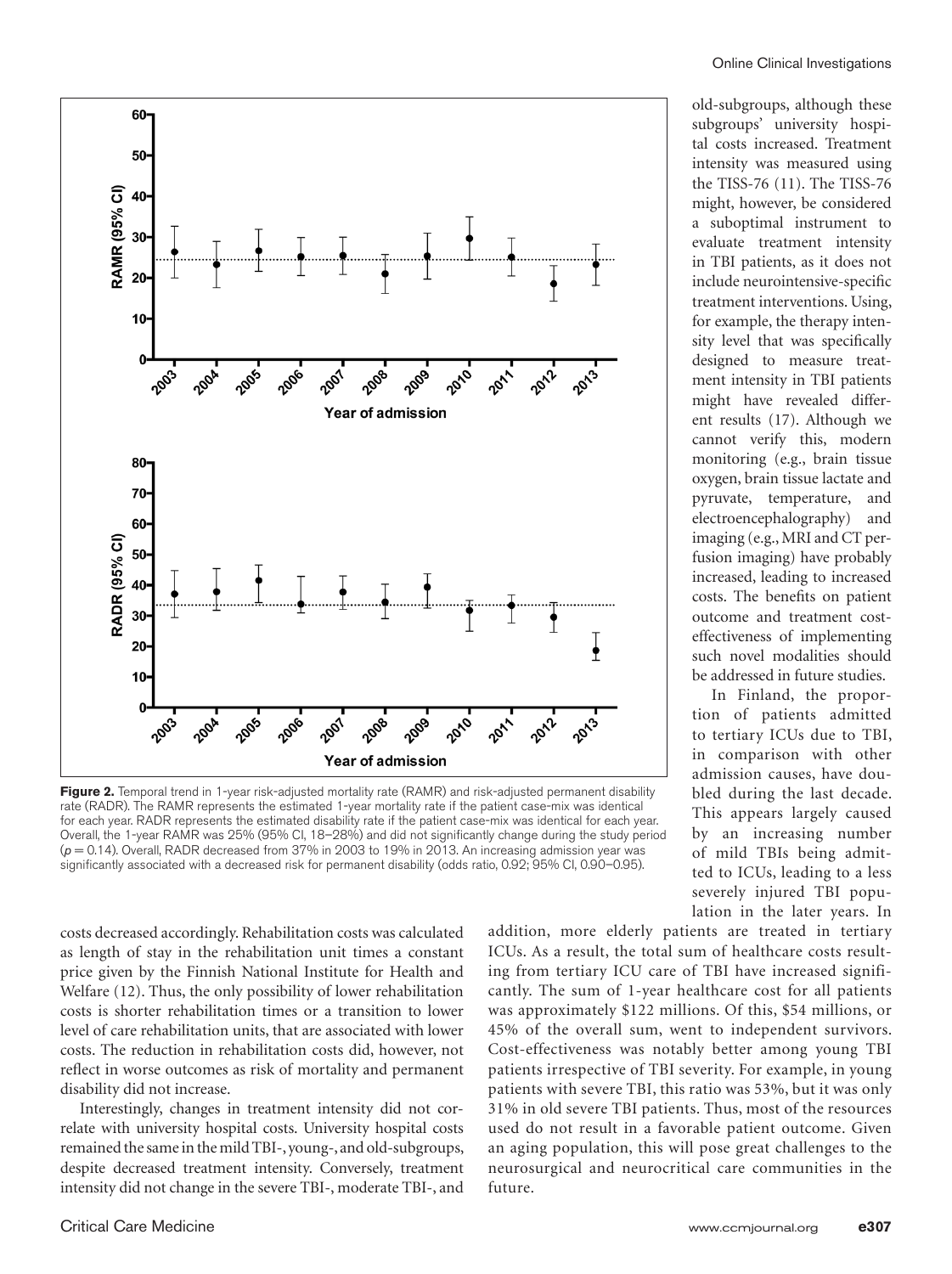# **TABLE 3. Temporal Change in Case-Mix Adjusted 1-Year Mortality, Permanent Disability, and Treatment Intensity**

| <b>Patient Groups</b>                                                                                        | <b>OR</b>             | 95% CI             | $\boldsymbol{p}$ |  |  |  |  |
|--------------------------------------------------------------------------------------------------------------|-----------------------|--------------------|------------------|--|--|--|--|
| Mean Annual Change in Risk of 1-Yr Mortality                                                                 |                       |                    |                  |  |  |  |  |
| Overall                                                                                                      | 0.98                  | $0.94 - 1.01$      | 0.14             |  |  |  |  |
| GCS subgroups                                                                                                |                       |                    |                  |  |  |  |  |
| 3–8                                                                                                          | 0.98                  | $0.94 - 1.03$      | 0.42             |  |  |  |  |
| $9 - 12$                                                                                                     | 0.95                  | $0.87 - 1.04$      | 0.27             |  |  |  |  |
| $13 - 15$                                                                                                    | 0.94                  | $0.85 - 1.03$      | 0.15             |  |  |  |  |
| Age subgroups (yr)                                                                                           |                       |                    |                  |  |  |  |  |
| $18 - 40$                                                                                                    | 0.91                  | $0.82 - 1.00$      | 0.06             |  |  |  |  |
| $41 - 64$                                                                                                    | 0.95                  | $0.90 - 1.00$      | 0.06             |  |  |  |  |
| $\geq 65$                                                                                                    | 1.00                  | $0.95 - 1.06$      | 0.88             |  |  |  |  |
| Mean Annual Change in Risk of Permanent Disability                                                           |                       |                    |                  |  |  |  |  |
| Overall                                                                                                      | 0.92                  | $0.90 - 0.95$      | < 0.001          |  |  |  |  |
| GCS subgroups                                                                                                |                       |                    |                  |  |  |  |  |
| $3 - 8$                                                                                                      | 0.96                  | $0.92 - 0.99$      | 0.026            |  |  |  |  |
| $9 - 12$                                                                                                     | 0.92                  | $0.87 - 0.98$      | 0.010            |  |  |  |  |
| $13 - 15$                                                                                                    | 0.86                  | $0.82 - 0.91$      | < 0.001          |  |  |  |  |
| Age subgroups (yr)                                                                                           |                       |                    |                  |  |  |  |  |
| $18 - 40$                                                                                                    | 0.85                  | $0.79 - 0.92$      | < 0.001          |  |  |  |  |
| $41 - 64$                                                                                                    | 0.93                  | $0.89 - 0.96$      | < 0.001          |  |  |  |  |
| $\geq 65$                                                                                                    | 0.95                  | $0.90 - 0.99$      | 0.037            |  |  |  |  |
|                                                                                                              | Mean<br><b>Annual</b> |                    |                  |  |  |  |  |
| <b>Patient Groups</b>                                                                                        | Change                | 95% CI             | p                |  |  |  |  |
| <b>Mean Annual Change in Treatment Intensity</b><br>(Therapeutic Intervention Scoring System 76) Per Patient |                       |                    |                  |  |  |  |  |
| Overall                                                                                                      | $-0.21$               | $-0.30$ to $-0.12$ | < 0.001          |  |  |  |  |
| GCS subgroups                                                                                                |                       |                    |                  |  |  |  |  |
| $3 - 8$                                                                                                      | 0.12                  | $-0.01$ to 0.24    | 0.07             |  |  |  |  |
| $9 - 12$                                                                                                     | 0.05                  | $-0.15$ to 0.24    | 0.63             |  |  |  |  |
| $13 - 15$                                                                                                    | $-0.38$               | $-0.52$ to $-0.25$ | < 0.001          |  |  |  |  |
| Age subgroups (yr)                                                                                           |                       |                    |                  |  |  |  |  |
| $18 - 40$                                                                                                    | $-0.20$               | $-0.39$ to $0.00$  | 0.045            |  |  |  |  |
| $41 - 64$                                                                                                    | $-0.21$               | $-0.33$ to $-0.09$ | 0.001            |  |  |  |  |
| $\geq 65$                                                                                                    | 0.00                  | $-0.15$ to 0.15    | 0.96             |  |  |  |  |

GCS = Glasgow Coma Scale, OR = odds ratio.

Independent effect of admission year on 1-year mortality and permanent disability rates using logistic regression adjusting for a severity of illness model including age, gender, GCS score, significant chronic comorbidity, World Health Organization/Eastern Cooperative Oncology Group classification, Marshall CT classification, Simplified Acute Physiology Score II total score without the age, GCS score, and chronic comorbidity components. Annual changes in treatment intensity (Therapeutic Intervention Scoring System 76) was assessed using linear regression adjusting for the same severity of illness model.

# **Cost Comparison With Previous TBI Studies**

Studies looking at overall healthcare costs following ICU admission after TBI are scarce. A study from Canada estimated that the mean overall 1-year postadmission cost after TBI was \$32,132 (expressed in 2007 Canadian dollars, converts to \$43,791 in 2013 USD) (18). A study from New Zealand estimated that the overall first-year cost per moderate-to-severe TBI was \$21,379 (expressed in 2010 USD, converts to \$22,840 in 2013 USD), including both direct and indirect costs (19). A study from the United States reported total costs up to 6 months after admission to be \$48,988 (expressed in USD, not specified for which year, study was conducted from 2003 to 2005, converts to \$58,434 in 2013 USD) (20). Another study from the United States investigating direct hospital costs associated with TBI found an average price to be \$8,189 for moderate TBI, \$14,603 for serious TBI, and \$33,537 for critical TBI (expressed in 1999 USD, converts to \$11,451, \$20,419, and \$46,895 in 2013 USD, respectively) (21). A study from England and Wales found that the mean direct hospitalization costs was £15,462 (expressed in 2004 pound sterling, converts to \$13,119 in 2013 USD) (22). In comparison with the previous studies, the mean total healthcare cost in the present study was \$39,809 (expressed in 2013 USD), which is in line with or somewhat higher than the figures reported in previous studies.

# **Cost Comparison With Other Critical Care Illnesses**

Like in TBI, recent studies reporting overall healthcare costs in ICU-treated patients are scarce. In patients treated for acute renal failure, the mean cost for one 6-month survivor was approximately \$80,026 (expressed in 1993 USD, converts to \$129,015 in 2013 USD) (23). Another study showed that the median overall 5-year cost per acute renal failure hospital survivor was €64,285 (expressed in Euros, not specified for which year, study was conducted from 2000 to 2002, converts to \$71,507 in 2013 USD) (24). In critically ill cancer patients, the cost per gained life ranged from \$82,845 to \$189,339 (expressed in USD, not specified for which year, study was conducted from 1988 to 1990, converts to \$147,661\$–\$337,474 in 2013 USD) (25). In patients admitted to the ICU after sudden cardiac arrest with in-hospital or out-of-hospital cardiopulmonary resuscitation, the mean cost per hospital survivor was nearly €49,952 (expressed in Euros, not specified for which year, study was conducted from 1999 to 2001, converts to \$55,681 in 2013 USD) (26). In comparison with these ICUtreated illnesses, TBI treatment seems cost-effective, especially in younger patients, where the mean ECPIS for severe TBI was \$104,741 (expressed in 2013 USD), which is low, considering that these patients may return to full-time employment.

#### **Strengths and Limitations**

A strength of the current study is that it was conducted in a public tax-funded healthcare and system (independent of personal insurances), which allowed accurate assessment of healthcare costs. In addition, by using the high-quality ICU database, we were able to include four of five units providing specialized intensive care for TBI patients, making our study population